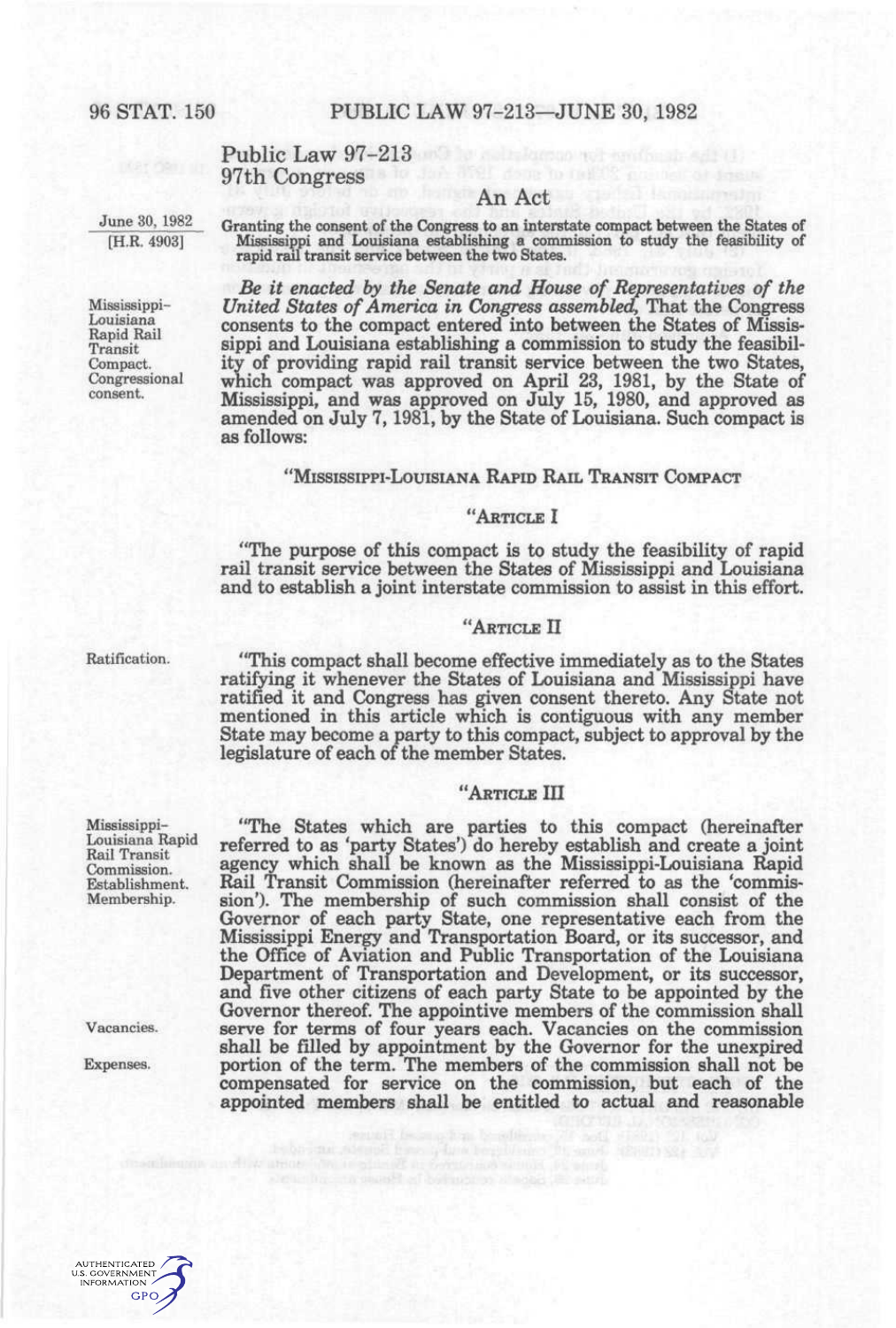## PUBLIC LAW 97-213—JUNE 30, 1982 96 STAT. 151

expenses incurred in attending meetings or incurred otherwise in the performance of his duties as a member of the commission. The members of the commission shall hold regular quarterly meetings and such special meetings as its business may require. They shall choose annually a chairman and vice chairman from among their members, and the chairmanship shall rotate each year among the party States in order of their acceptance of this compact. The commission shall adopt rules and regulations for the transaction of its business and a record shall be kept of all its business. It shall be the duty of the commission to study the feasibility of providing interstate rapid rail transit service between the party States. Toward this end, the commission shall have power to hold hearings; Hearings. to conduct studies and surveys of all problems, benefits, and other matters associated with such service, and to make reports thereon; to acquire, by gift, grant, or otherwise, from local, State, Federal, or private sources such money or property as may be provided for the proper performance of their function, and to hold and dispose of same; to cooperate with other public or private groups, whether local. State, regional, or national, having an interest in such service; to formulate and execute plans and policies for emphasizing the purpose of this compact before the Congress of the United States and other appropriate officers and agencies of the United States; and to exercise such other powers as may be appropriate to enable it to accomplish its functions and duties and to carry out the purposes of this compact.

## "ARTICLE IV

"Each party State agrees that its legislature may, in its discretion, Funds. from time to time make available and pay over to the commission funds for the establishment and operation of the commission. The contribution of each party State shall be in equal amounts, if possible, but nothing in this article shall be construed as binding the legislature of either State to make an appropriation of a set amount of funds at any particular time.

#### "ARTICLE V

"Nothing in this compact shall be construed so as to conflict with any existing statute, or to limit the powers of any party State, or to repeal or prevent legislation, or to affect any existing or future cooperative arrangement or relationship between any Federal agency and a party State.

#### "ARTICLE VI

"(1) This compact shall continue in force and remain binding upon Withdrawal. each party State until the legislature or Governor of each or either State takes action to withdraw therefrom. However, any such withdrawal shall not become effective until six months after the date of the action taken by the legislature or Governor. Notice of such action shall be given to the other party State or States by the Secretary of State of the party State which takes such action.

"(2) There is hereby granted to the Governor, to the members of Powers. the commission for Louisiana, and to the compact administrator all the powers provided for in this compact and in this section. All officers of the State of Mississippi/Louisiana are hereby authorized and directed to do all things falling within their respective jurisdic-